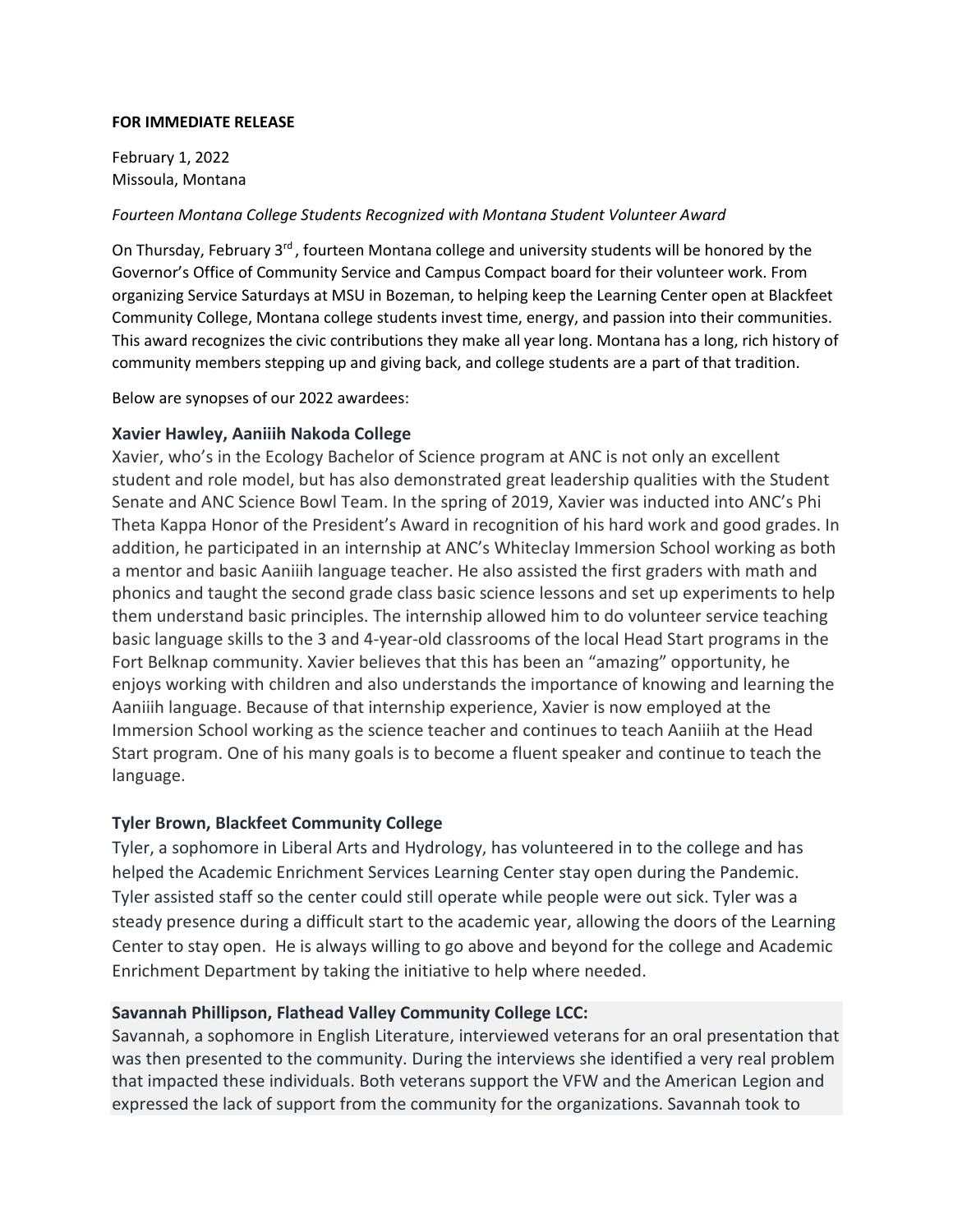heart this call to action and with just three weeks to plan and execute, arranged a bake sale and raffle with the proceeds going directly the organizations. Savannah organized this fundraising event all while taking four classes, maintaining a near 4.0 GPA and supporting her four children. Promoting the event included being featured in the local newspaper, going to local businesses to gather support, and organizing a large array of baked goods from individuals willing to donate. For a solid 3 days, Savannah hosted the event at the college and raised \$3000 in proceeds. At her presentation she invited both veterans and gave them each \$1500 in hopes of helping the organizations continue to serve veterans and raise community awareness for their work.

## **Robert Franks Peterson, Dawson Community College**

Robert, a freshman in Criminal Justice at Dawson Community College, is an honorable, trustworthy, and dedicated college student who invests his time and energy in supporting others and making the college a better place. When he sees a need he takes care of it while aiding those who need his help. Shortly after arriving at DCC he joined the Cheer Squad when the coach approached him about needing strong individuals for their cheerleading stunts. He is committed to the squad and hasn't missed a practice or game except once when his baby was sick. He enjoys cooking and has cooked a few meals for his Cheer Squad. Along with some teammates, he volunteered at a community-wide event called "Dawson Days" where they did face painting and applied DCC tattoos to the kids. When he sees a need, he takes the initiative to support and help others, whether that means taking students to the hospital when they were sick or helping a classmate with school work. He also assisted with sports physicals and a vaccine clinic on campus.

#### **Mark Spring, University of Montana**

Mark, a junior in Multidisciplinary Studies, has a passion for serving older members in his community, but his desire to be of service runs deeper than that. While completing an internship with the YWCA Pathways Program for his Nonprofit Administration minor, the work was intense but he saw the value the YWCA placed on their staff and volunteers. He truly committed himself to this position over three months, attending every training and counseling session offered. Notably, Mark will continue in a part-time advocacy position with the YWCA for the next two years. In addition to his work for the YWCA, Mark volunteers for the Basic Needs Committee, the University of Montana Food Pantry, the University of Montana Gerontology Society (of which he is the President and new board member), the Missoula Senior Center, and the YWCA Abuse in Later Life program.

# **Laurel Bartos, Miles Community Carroll College**

Laurel, a freshman in Education Pathways/Special Education, is very engaged within the Miles City community. She has served on the Custer County District High School board (2020-2021) and was Student Government Vice President until May 2021. She immediately got involved at Miles Community College as the President of the Student Activities Board and has helped organize multiple events to engage the students. From student club sign ups to trivia and bowling nights, domestic violence education to Reverse Trick-or-Treat, and Canned Food Drives for the Pioneer Pantry and Food bank, Laurel is always engaged. Additionally, she was elected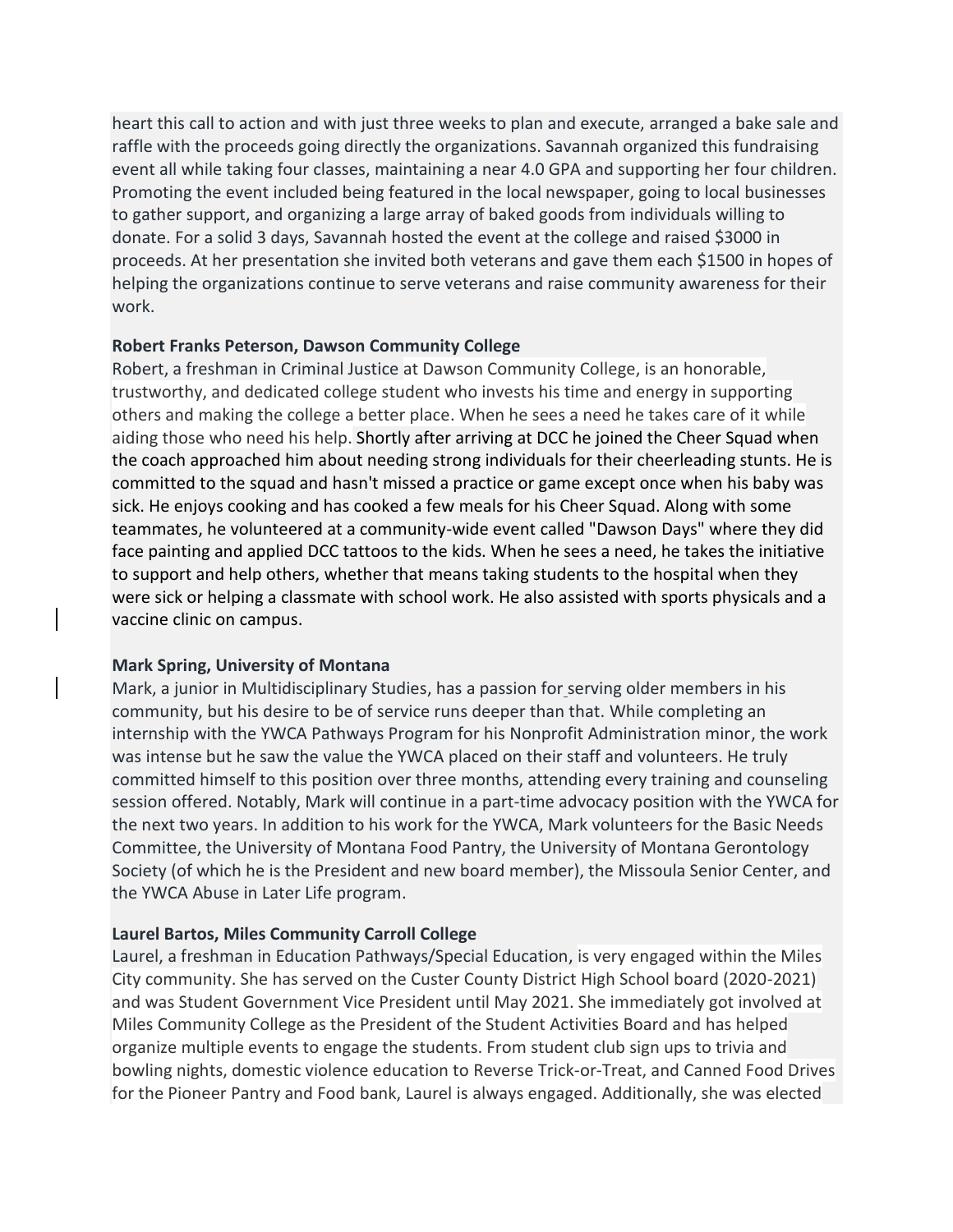by her peers to serve as a Freshman Representative with the Associated Students of Miles Community College (ASMCC) Student Senate. Laurel found her academic passion by volunteering with Special Olympics Basketball in Miles City. Her experiences were so strong that she has decided to major in Special Education and is currently in the Education Pathways program at MCC. Additionally, she volunteers with the "Raising Our Community Kids Safely" (ROCKS) program which provides a safe place for children to learn, grow, and have fun. Laurel supports after school programs, crafts during the summer, Special Olympics obstacle courses, serving meals with our local soup kitchen, fishing days with Fish Wildlife and Parks, and much more.

# **Kylee Dougherty, Flathead Valley Community College**

Kylee Dougherty, a sophomore in Chemistry, was completing her sophomore year in high in the Summer of 2018 when she enrolled in FVCC's Summer Experience program. One of the requirements for the program is to complete a service project. Kylee joined FVCC staff for the Kalispell Heart Programs HEART Locker, a facility which acts as a store (open to all K-12 students) at no cost. The HEART Locker offers donated clothing, hygiene products, bedding, and school supplies. Kylee returned for a second year to help at the HEART Locker and impressed FVCC staff with her deep commitment to the community. In addition to her ongoing work with the HEART Locker, she regularly participates in FVCC's Service Saturday projects.

## **Jessica Tiry, MSU Billings**

Jessica, a sophomore in the University Honors Program/Interdisciplinary Honors Minor and Human Services, has demonstrated her dedication to volunteering in the Billings community during the past year in multiple settings. This past October, she participated with Billings Parks and Recreation annual Refresh the Rims cleanup project to help mitigate impact on the environment, and donated blood to hospitals. In November, she restored animal habitats at ZooMontana and donated lifesaving platelets. In addition, Jessica spent time with St John's United senior community to provided socialization and care.

# **Isabelle Cuthbertson, Montana State University**

Isabelle, a senior in Chemical Engineering, has led MSU's Community Engagement program for the past two academic years and has shown a tremendous dedication towards the Service Saturday program as well. She works with local organizations with an impressive professionalism and does a fantastic job of bringing student groups and campus organizations together to work on monthly service projects held on the first Saturday of each month. Isabelle is a dependable resource for community partners and students who participate in Service Saturday alike. She came into this role during an unusual year with COVID making direct service programming challenging to execute. Isabelle did so with such ease and has truly done a wonderful job creating a growing group of community partners and students that are excited to work together each month. Through her leadership this program has gained a new sense of sustainability. During her first year in this role, amid all the challenges that COVID presented, Isabelle coordinated 6 Service Saturdays with 222 unique student volunteers completing a total of 864 service hours within the community. She communicated with 13 community organizations and the volunteers she worked to recruit completed 27 projects throughout the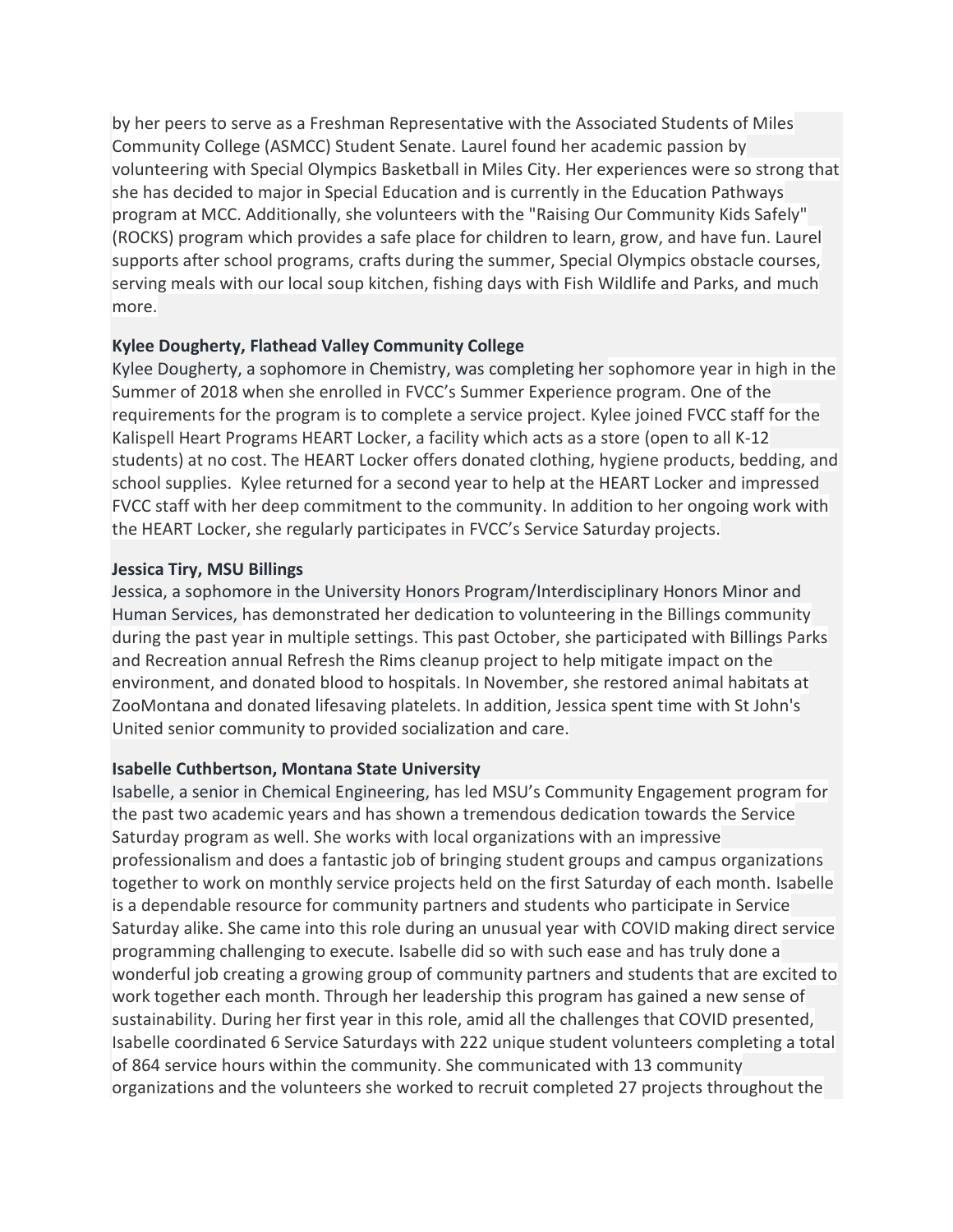year. Beyond her role in community service here MSU, Isabelle is the vice president of the Rhapsody A Capella group.

## **Hannah Johnson, Great Falls College Montana State University**

Hannah, a sophomore in Dental Hygiene, is a dedicated student and an outstanding member of the Great Falls community. As an active member of the GFC Healthy Colleges Montana Student Group, Hannah has focused on chronic disease prevention, serving as a Peer Educator to fellow college students on oral health implications and mental health benefits through an Instagram photo campaign. As an honor student in Phi Theta Kappa, Hannah finds time to deliver meals on wheels with her Dental Hygiene School Cohort, builds kids lunch packs with Great Falls Community Food Bank and continually helps to plan programming around MLK day, Global Youth Day of Service and the Great Falls College Service Saturdays Program through campus cleanups and other planned service projects.

## **Emily Engen, University of Montana Western**

Emily, a senior in English, has been active member of Montana Western's campus community for the past four years, as well in her home community in Fort Benton. She helped write, direct, and produce two youth play productions for children aged pre-K through high school. As the director of summer reading at Chouteau County Library, she hosts crafting workshops, story time, and games for an average of fifty children every week. She also plays the clarinet in Fort Benton's Community Band each summer. On campus, Emily has supported fellow students in many ways. She worked as a writing tutor in our Learning Center for five semesters (Fall 2019- Fall 2021) and served as a mentor for incoming Freshman in Fall 2020 as part of Montana Western's First Year Experience program. Emily is also an active member of Montana Western's Honors Program and has served as Vice President of the Honors Student Association for the past three years. In addition, she has presented her work at two regional Honors conferences and has helped organize events and fundraisers.

# **Dusti Marottek, Fort Peck Community College**

Dusti, a freshman in Education, is caring, dedicated, and compassionate. She has shown great leadership skills when engaged in activities with care and concern for the youth in need of mentorship, and the families affected by COVID 19. Dusti understands the importance of giving back to her community. She knows how significant leading and volunteering by example is, and her dedication to service inspires youth to make their community a better place.

# **Baylie Phillips, Montana Technological University**

Baylie, a junior in Metallurgical Engineering, reached out to Montana Tech staff this fall to share a vision she had for creating a food drive after starting something similar as a student at Butte High. Within 24 hours of brainstorming conversation, she had fully developed a plan and started implementation – the project "FOOD WARS" was officially born. Baylie's goal was to collect 500 items, but in the end, she inspired 24 teams across campus to collect over 6200 items (or 4,000+ pounds) of food for five different Butte organizations. In addition to her studies, Baylie participates in Leadershape training -an intense semester-long program that